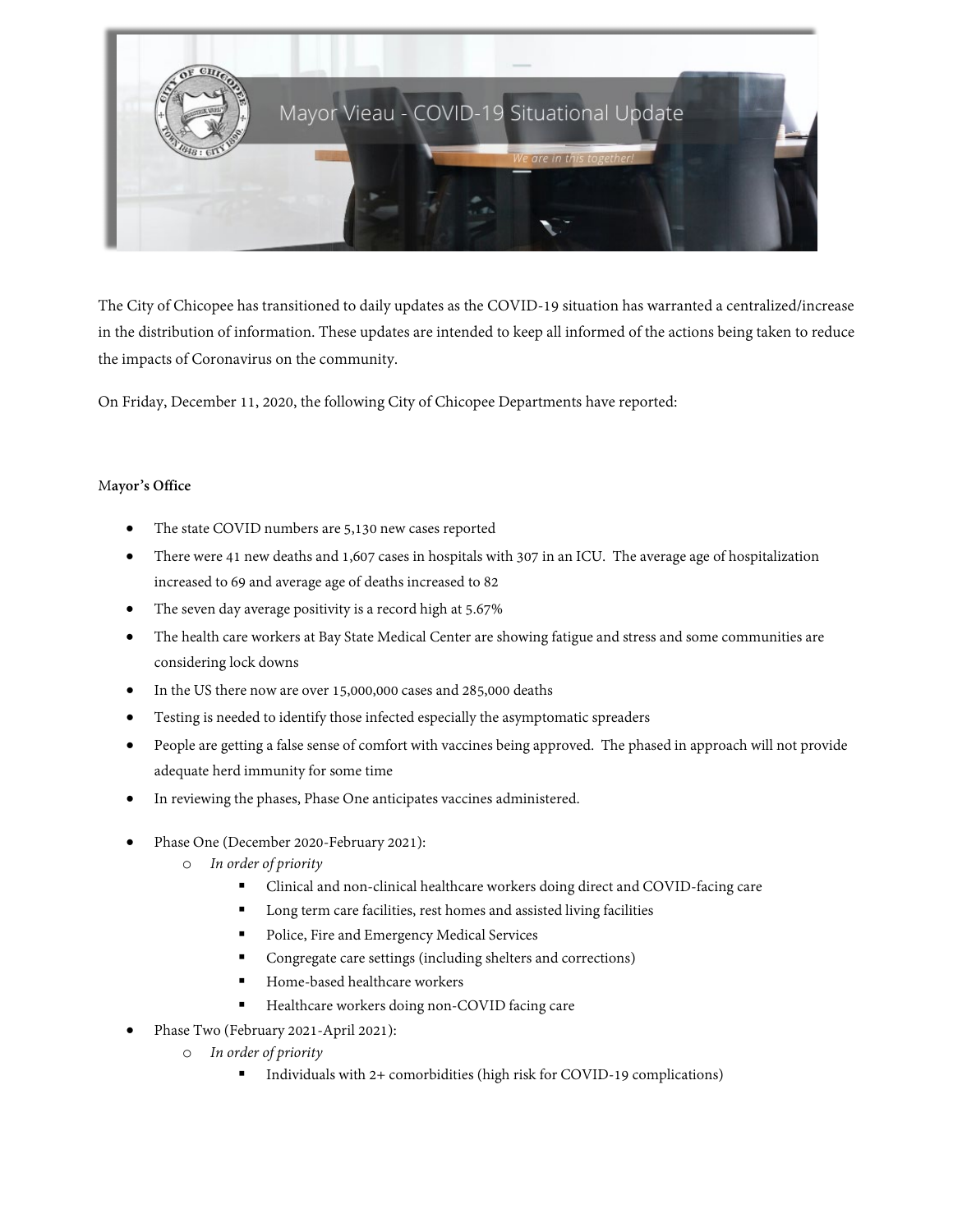- Early education, K-12, transit, grocery, utility, food and agriculture, sanitation, public works, and public health workers
- Adults 65+
- Individuals with one comorbidity
- Phase Three (April 2021- ):
	- o Vaccine available to general public
- This means that Phase One individuals will get the second dose in January and not develop antibodies until Valentine's day
- The general public in Phase Three will not develop immunity until July 4<sup>th</sup> Independence Day
- Testing and vigilance is needed until the summer. By locking in testing now we will have testing for residents in this difficult time and have processing in place to hopefully avoid delayed results and waits due to a lack of reagents
- The doses for Massachusetts were reduced from the original projections
- Testing will reduce the spread and take the strain off our health care providers and systems
- Local hospitals and providers are almost at maximum capacity and we have not seen the Thanksgiving spike yet
- Providing testing for a longer term will save lives
	- o There are several calls on our testing program today to continue to work out details and capabilities
	- o A vendor is in negotiation and we are hoping to secure testing
	- o The site and logistics are being developed with the concern of snow on Wednesday
	- o We are asking for employees to volunteer to help with the testing
	- o The Sheriff's Department indicated they would help if needed

## **Health**

City Case Counts

- o We have 781 open cases as of today
- o 21 deaths in the City
- o 86 N/A
- o 970 recovered
- o A total of 1858 cases to date
- We are investigating a possible cluster outbreak at a congregate care facility

## **Police Department**

- Status Quo on services
- We still have one officer out with breathing issues
- Agawam is providing COVID testing for one day using AMR

# **Fire Department**

Status quo on services and full staffing